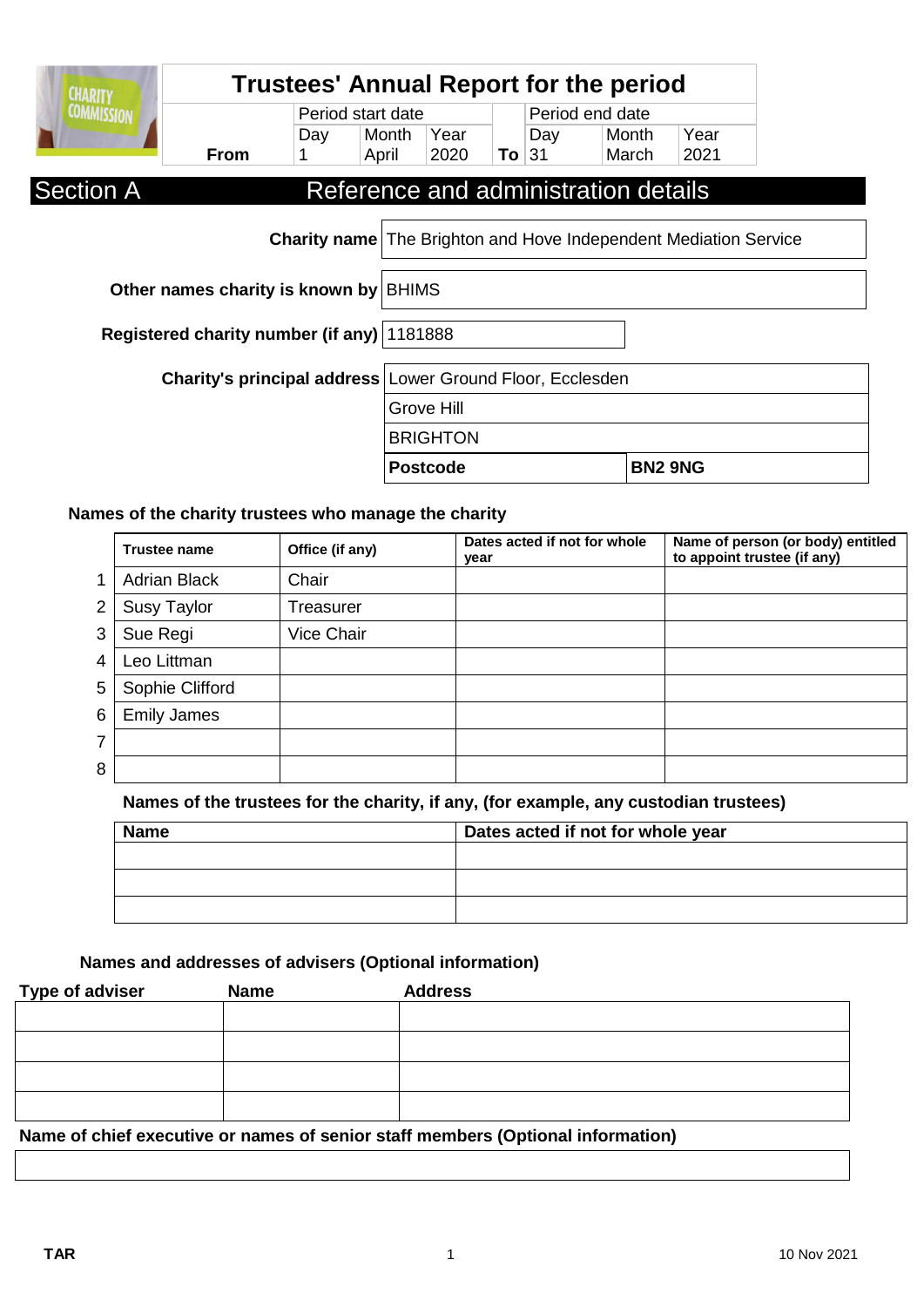## **Section B Structure, governance and management**

#### **Description of the charity's trusts**

| Type of governing document                                          | The Charity Commission's 'association' model constitution for a       |  |  |
|---------------------------------------------------------------------|-----------------------------------------------------------------------|--|--|
| (eg. trust deed, constitution)                                      | Charitable Incorporated Organisation.                                 |  |  |
| How the charity is constituted<br>(eg. trust, association, company) | Charitable Incorporation Organisation.                                |  |  |
| Trustee selection methods                                           | All serving trustees were appointed or reappointed at the last AGM in |  |  |
| (eg. appointed by, elected by)                                      | November 2020                                                         |  |  |
|                                                                     |                                                                       |  |  |

#### **Additional governance issues (Optional information)**

You **may choose** to include additional information, where relevant, about:

- policies and procedures adopted for the induction and training of trustees;
- the charity's organisational structure and any wider network with which the charity works;
- relationship with any related parties;
- trustees' consideration of major risks and the system and procedures to manage them.

## **Section C Objectives and activities**

| Summary of the objects of the<br>charity set out in its | 1) To provide, promote and facilitate for the public benefit of the<br>public, the provision of mediation and other forms of conflict<br>resolution services for persons, organisations and groups who are<br>involved in dispute or interpersonal conflict |
|---------------------------------------------------------|-------------------------------------------------------------------------------------------------------------------------------------------------------------------------------------------------------------------------------------------------------------|
| governing document                                      | 2) To advance the education of the public, methods of mediation<br>and conciliation and the nature and causes of such disputes and<br>the means to manage them.                                                                                             |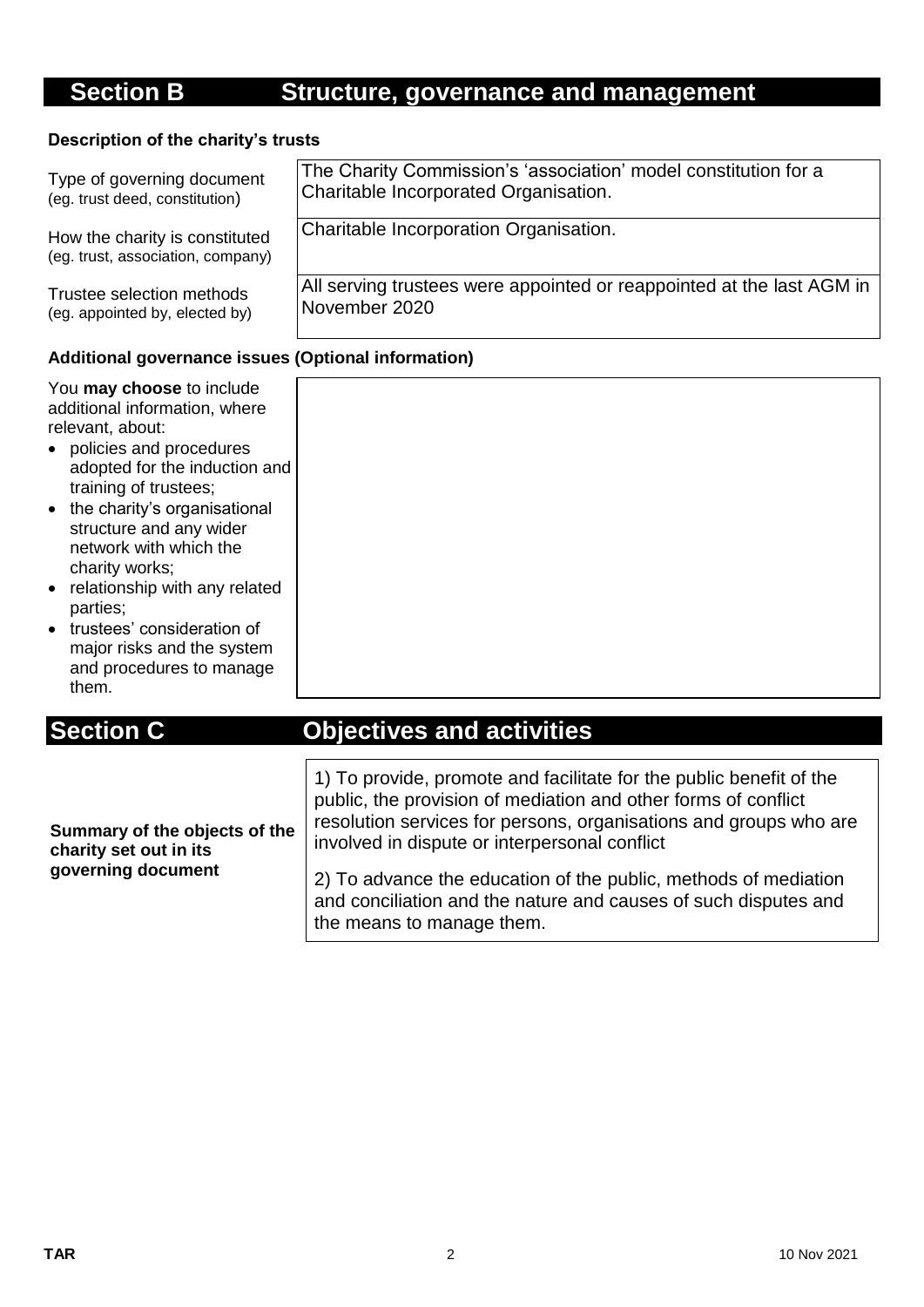**Summary of the main activities undertaken for the public benefit in relation to these objects (include within this section the statutory declaration that trustees have had regard to the guidance issued by the Charity Commission on public benefit)**

The main activities the charity undertook for the public benefit during the period of this report included:

- Community Mediation. Providing mediation and one to one conflict resolution support to over 200 members of our community, a number of whom were at risk of being made homeless.
- Workplace Mediation. Providing workplace mediation services to one statutory and two voluntary sector organisations.
- Training. Providing mediation training and mediation support sessions to university students and to staff from local statutory organisations

We affirm that all our activities are undertaken with due to regard to the guidance issued by the Charity Commission on public benefit.

#### **Additional details of objectives and activities (Optional information)**

You **may choose** to include further statements, where relevant, about:

- policy on grant making;
- policy programme related investment;
- restorative practice supervision session to contribution made by volunteers.

### Section D **Achievements** and performance

| Summary of the main<br>achievements of the charity<br>during the year | BHIMS successfully adapted its services to take account of the<br>Government's COVID19 restrictions and the ongoing health and<br>safety risks caused by the pandemic. This included acquiring new IT<br>and telephony equipment and services - and providing training - to<br>enable staff to work from home and to enable more of our services<br>to be delivered remotely. |  |  |
|-----------------------------------------------------------------------|-------------------------------------------------------------------------------------------------------------------------------------------------------------------------------------------------------------------------------------------------------------------------------------------------------------------------------------------------------------------------------|--|--|
|                                                                       | Despite the pandemic we managed a 9% increase in the number of<br>referrals handled. We delivered conflict resolution services in 131<br>cases, mainly under our contracts with the Police, Council and<br>housing associations.                                                                                                                                              |  |  |
|                                                                       | We produced three public information videos aimed at helping<br>members of the better handle conflict in their communities,<br>particularly during the lockdown. We promoted these on social<br>media.                                                                                                                                                                        |  |  |
|                                                                       | We provided three sets of workplace mediation to local statutory and<br>voluntary sector organisation                                                                                                                                                                                                                                                                         |  |  |
|                                                                       | We provided mediation training to 40+ students at a local University,<br>delivered two training and support sessions on mediation to local<br>authority workplace mediators, and provided three practice<br>supervision sessions to staff in one local statutory organisation.<br>(Continued overleaf.)                                                                       |  |  |